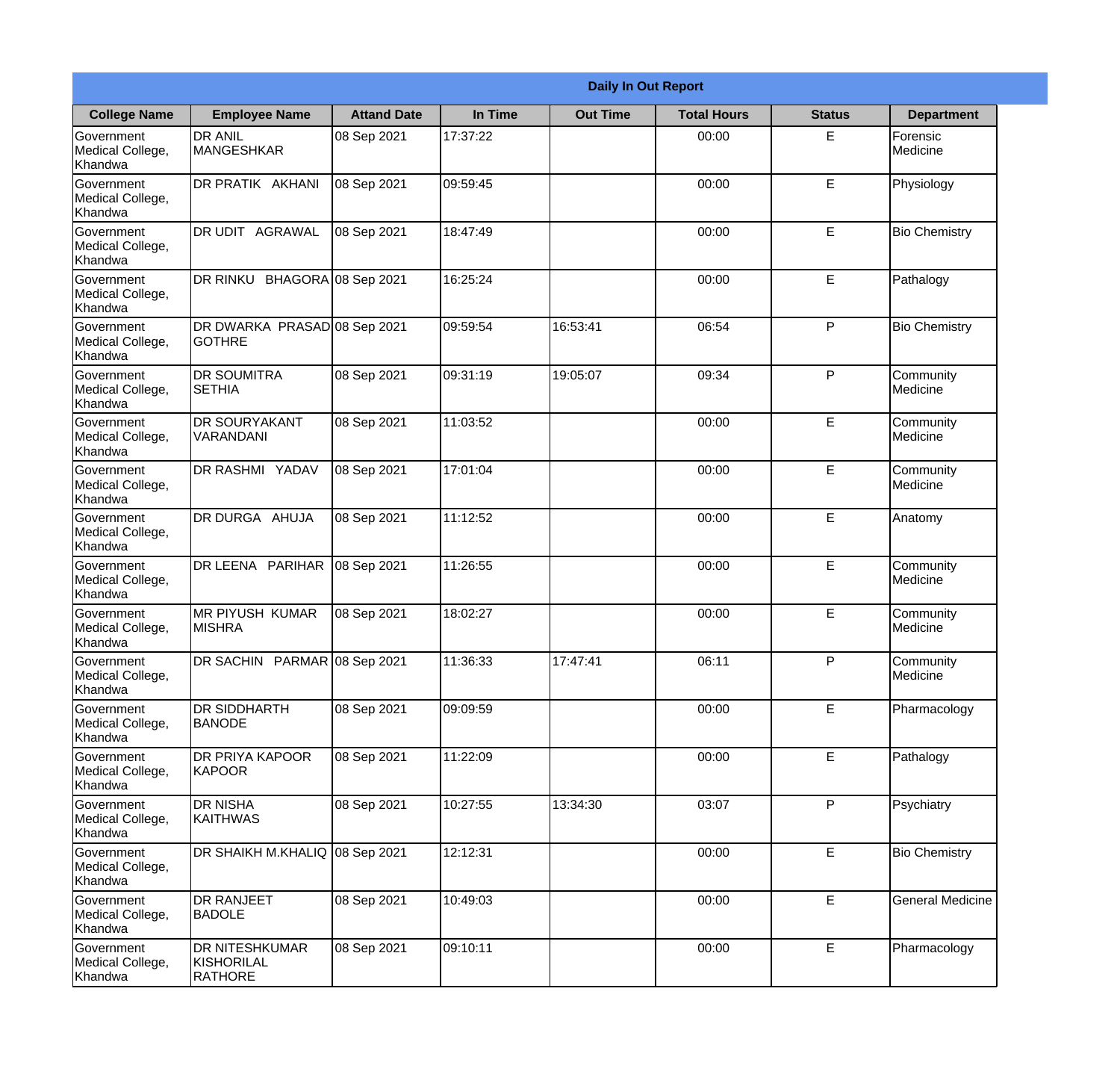| <b>Designation</b>                  | <b>Category</b>      |
|-------------------------------------|----------------------|
| Assistant Professor   Para Clinical |                      |
| Assistant Professor   Non Clinical  |                      |
| Associate Professor Non Clinical    |                      |
| <b>Assistant Professor</b>          | Para Clinical        |
| Demonstrator/Tutor                  | Non Clinical         |
| <b>Assistant Professor</b>          | <b>Para Clinical</b> |
| Demonstrator/Tutor   Para Clinical  |                      |
| <b>Assistant Professor</b>          | Para Clinical        |
| Demonstrator/Tutor                  | Non Clinical         |
| <b>Assistant Professor</b>          | Para Clinical        |
| Statistician                        | Para Clinical        |
| Assistant Professor   Para Clinical |                      |
| Associate Professor   Para Clinical |                      |
| Demonstrator/Tutor   Para Clinical  |                      |
| <b>Assistant Professor</b>          | Clinical             |
| Professor                           | Non Clinical         |
| <b>Assistant Professor</b>          | Clinical             |
| Demonstrator/Tutor   Para Clinical  |                      |

## **Daily In Out Report**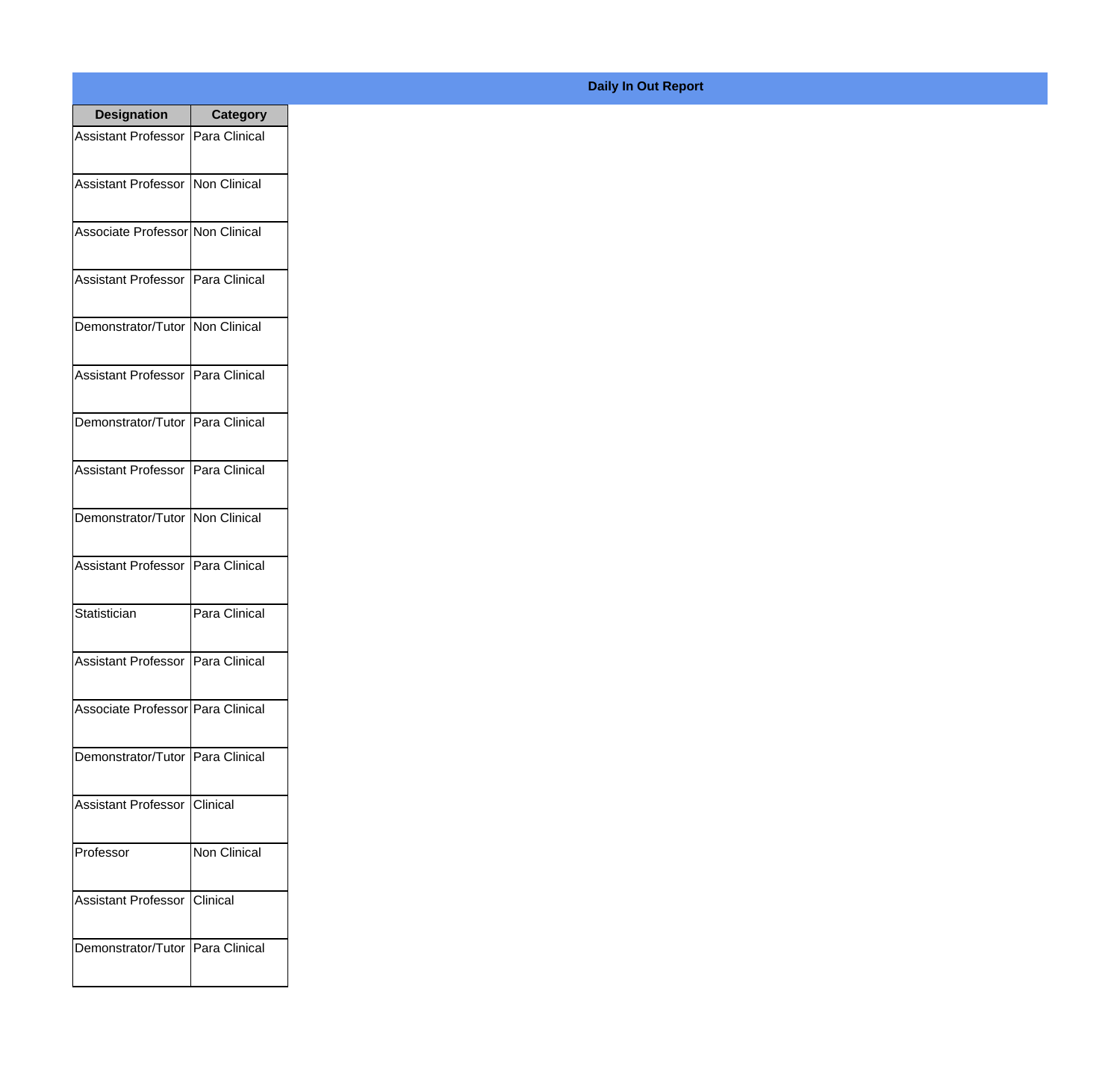|                                                  |                                          |             |          |          | <b>Daily In Out Report</b> |   |                                        |
|--------------------------------------------------|------------------------------------------|-------------|----------|----------|----------------------------|---|----------------------------------------|
| Government<br>Medical College,<br>Khandwa        | <b>DR PRIYESH</b><br><b>IMARSKOLE</b>    | 08 Sep 2021 | 17:47:30 |          | 00:00                      | E | Community<br>Medicine                  |
| <b>Government</b><br>Medical College,<br>Khandwa | DR SUNIL BAJOLIYA                        | 08 Sep 2021 | 11:21:54 |          | 00:00                      | E | OTO-Rhiono-<br>Laryngology             |
| <b>Government</b><br>Medical College,<br>Khandwa | <b>DR NISHA MANDLOI</b><br><b>PANWAR</b> | 08 Sep 2021 | 09:32:15 | 17:20:37 | 07:48                      | P | <b>Obstetrics &amp;</b><br>Gynaecology |
| Government<br>Medical College,<br>Khandwa        | <b>DR NANDINI</b><br><b>DIXIT</b>        | 08 Sep 2021 | 13:39:11 |          | 00:00                      | E | Paediatrics                            |
| <b>Government</b><br>Medical College,<br>Khandwa | <b>DR JITENDRA</b><br>IAHIRWAR           | 08 Sep 2021 | 16:55:40 | 16:56:07 | 00:01                      | P | Pathalogy                              |
| Government<br>Medical College,<br>Khandwa        | <b>DR MUKTESHWARI</b><br><b>GUPTA</b>    | 08 Sep 2021 | 16:32:19 |          | 00:00                      | E | Pharmacology                           |
| Government<br>Medical College,<br>Khandwa        | DR PURTI AGARWAL<br>SAINI                | 08 Sep 2021 | 16:24:53 |          | 00:00                      | E | Pathalogy                              |
| Government<br>Medical College,<br>Khandwa        | DR YASHPAL RAY                           | 08 Sep 2021 | 12:23:13 |          | 00:00                      | E | Anatomy                                |
| Government<br>Medical College,<br>Khandwa        | RENU<br>WAGHMARE                         | 08 Sep 2021 | 11:22:03 | 17:22:10 | 06:00                      | P | Community<br>Medicine                  |